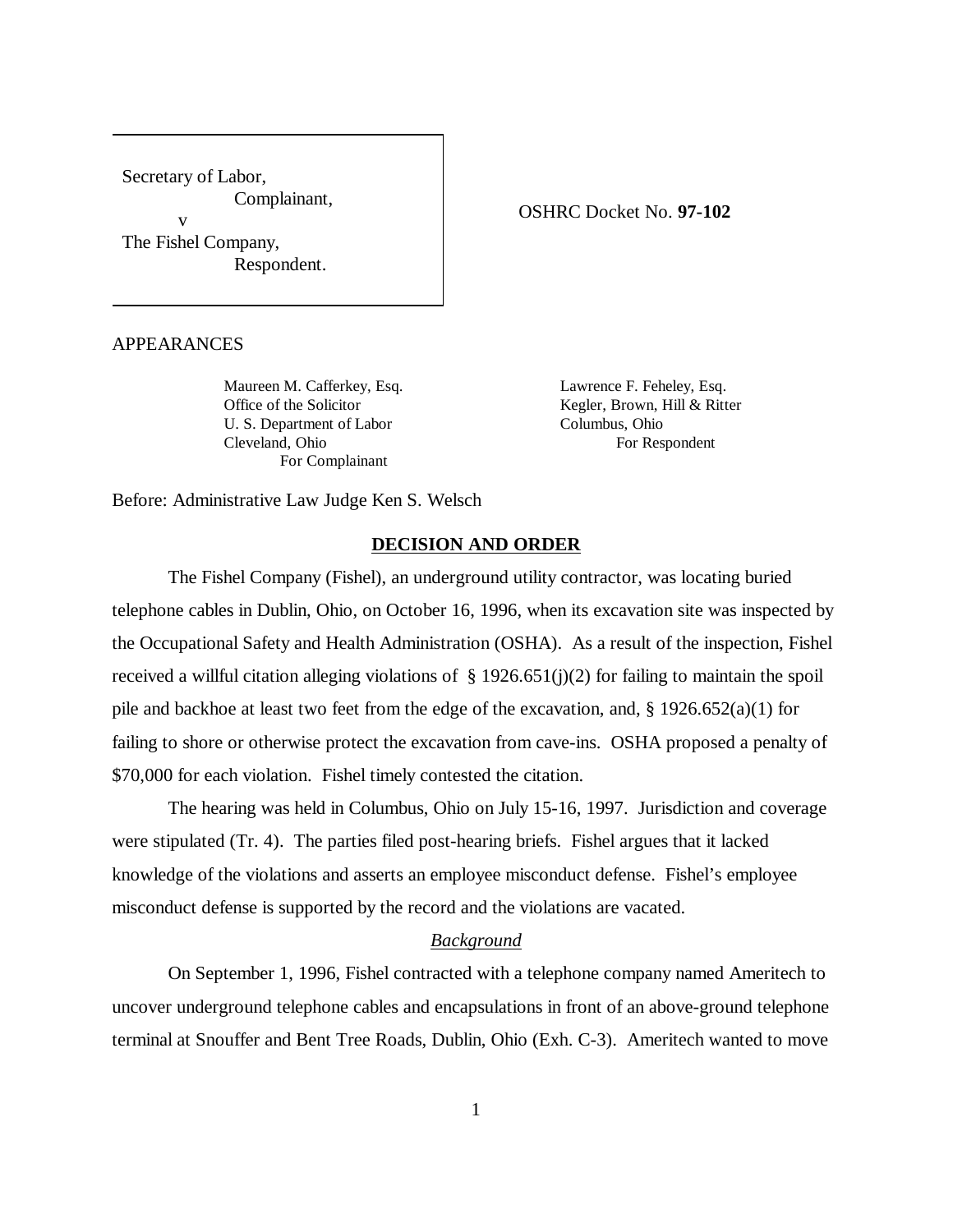the terminal further away from the road. To redirect the underground cables, Ameritech needed the existing cables uncovered and spliced to new telephone cables running to the newly-installed terminal (Exh. R-2; Tr. 159-161).

Ameritech was responsible for locating the existing underground telephone cables and splicing them to the new cables. Fishel was responsible for digging and uncovering the existing cables and splice encapsulations (Tr. 168). The initial work took three to four weeks (Tr. 200). During this period, Ameritech located and Fishel uncovered 15 underground cables (Tr. 199). All the cables were located at a depth of 36 inches (Tr. 162, 168-169).

After Fishel had completed its work, Ameritech discovered that it had failed to locate three additional cables (Tr. 164-165). Ameritech requested Fishel to return to the site and uncover the additional cables (Tr. 170). Instead of the foreman who had supervised the initial work,<sup>1</sup> Fishel sent Jeromy Perry, crew leader, with a backhoe and laborer Jerrod Gussler to uncover the cables (Tr. 202).

On October 15, 1996, Perry and Gussler uncovered two of the missing cables and a splice encapsulation (Tr. 202, 207). There was no shoring or other protective equipment to prevent cave-ins used for the excavation (Tr. 26, 173-174). There is no evidence that the excavation dug on October 15, 1996, exceeded five feet in depth.

On October 16, 1996, Perry and Gussler returned to the site to uncover the third cable. As Perry operated the backhoe to excavate to a depth immediately above the cable, Gussler, using a shovel, removed the dirt from around the cable (Tr. 203-204, 209). As they followed the cable from the old terminal, the excavation led into a small hill which apparently was made after the cable was buried (Tr. 185, 240). Gussler located the splice encapsulation where the Ameritech splicers needed to work (Tr. 187). No work was to be performed two to three feet beyond the splice encapsulation (Tr. 91-92, 244). However, the excavation extended approximately 10 to 14 feet beyond the encapsulation (Tr. 196, 203, 209-210, 240).

After uncovering the splice encapsulation, Perry went into the excavation (Tr. 247). The splice encapsulation was at a depth of 4 feet, 6 inches (Tr. 92). On the side of the encapsulation

<sup>&</sup>lt;sup>1</sup>The foreman was assigned to another job out of town (Tr. 201).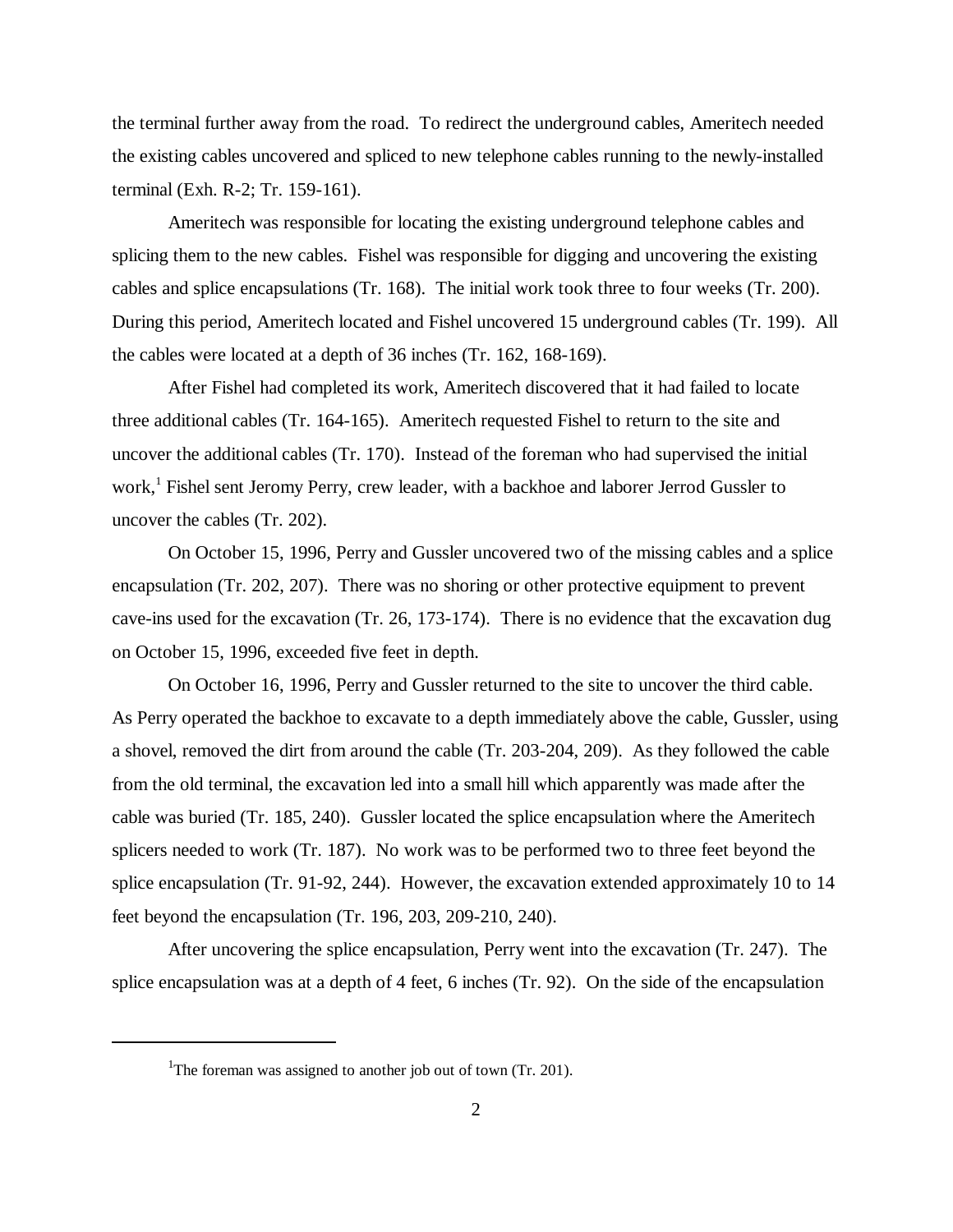nearest the backhoe, Perry exposed two cables leading from the backside of the encapsulation (Tr. 247). Gussler remained in the shallow area of the excavation (Tr. 244). Approximately two to three feet beyond the spice encapsulation, the cable ran into the ground and back toward the side of the excavation. Perry placed a shovel under the cable to mark the location of the cable when he resumed digging with the backhoe. Where Perry placed the shovel, which was two to three feet beyond the splice encapsulation, the excavation exceeded five feet in depth. Perry was in the excavation for five to ten minutes (Tr. 241, 247-248).

On his way to conduct another OSHA inspection, compliance officer Richard Burns drove through the intersection of Snouffer and Bent Tree Roads. He saw Perry and Gussler in the excavation (Tr. 34, 83-84). Burns immediately went around the block, parked his car and returned to the site in less than ten minutes. Perry and Gussler were still in the excavation (Exhs. C-5, C-6; Tr. 34-35). Burns measured the depth of the excavation where Perry had placed the shovel at 7 feet, 6 inches (Exhs. C-4, at 2 min. 9.8 sec., C-9; Tr 47, 70).<sup>2</sup> The width of the excavation was ten feet (Exh. C-10). The walls were practically vertical and not shored or otherwise protected to prevent cave-ins (Exh. C-2; Tr. 73-74). The walls were "spalled badly" (Tr. 54). Burns described the soil as consisting of gravel and sand (Exhs. C-4, at 2 min. 59.1 sec., and 3 min. 28.8 sec.; Tr. 54, 70). At the end of the excavation, the spoil pile and backhoe were located within six inches of the edge (Exh. C-7). Burns observed materials from the spoil pile falling into the excavation (Exh. C-4, at 3 min. 28.8 sec.; Tr. 54). In interviewing Perry, Burns discovered that Perry was the designated competent person and that he had classified the soil as Type C (Tr. 40, 238). Perry told Burns that he was widening the excavation to install shoring and would move the spoil pile (Tr. 101, 140).

Immediately after the OSHA inspection, shoring was installed and the spoil pile was moved (Tr. 220, 250). Fishel's job at the site was completed on October 16, 1996 (Tr. 249). Perry was disciplined by Fishel for safety violations (Tr. 251).

<sup>&</sup>lt;sup>2</sup>Burns admitted that his measurement was made in a small hole and therefore may not show the actual depth of the trench where Perry placed the shovel (Tr. 94-95, 147-148). Regardless of the actual depth of the excavation at the location of the shovel, it is clear that the depth exceeded five feet. Fishel conceded the violative condition (Tr. 5-7).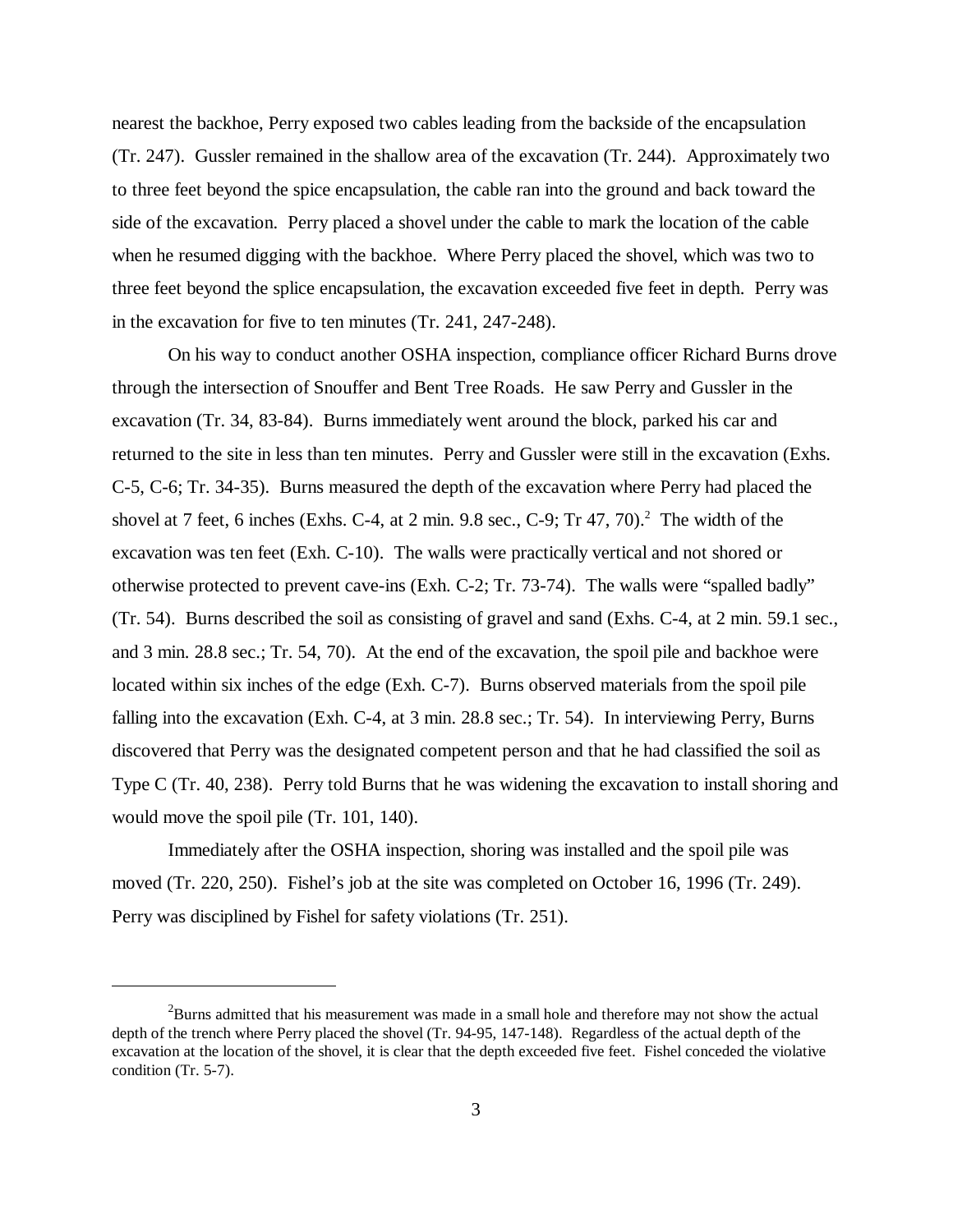#### *Discussion*

The Secretary has the burden of proving a violation.

In order to establish a violation of an occupational safety or health standard, the Secretary has the burden of proving: (a) the applicability of the cited standard, (b) the employer's noncompliance with the standard's terms, (c) employee access to the violative conditions, and (d) the employer's actual or constructive knowledge of the violation (*i.e.,* the employer either knew or, with the exercise of reasonable diligence could have known, of the violative conditions).

*Atlantic Battery Co.,* 16 BNA OSHC 2131, 2138 (No. 90-1747, 1994).

### ALLEGED VIOLATIONS

The citation, item 1, alleges that employees in the trench were exposed to a "struck-by hazard" due to the placement of the spoil pile and backhoe within six inches of the side of the trench. Section  $1926.651(j)(2)$  provides that:

> Employees shall be protected from excavated or other materials or equipment that could pose a hazard by falling or rolling into excavations. Protection shall be provided by placing and keeping such materials or equipment at least 2 feet (.61 m) from the edge of excavations, or by the use of retaining devices that are sufficient to prevent materials or equipment from falling or rolling into excavations, or by a combination of both if necessary.

The citation, item 2, alleges that each employee working in the trench was not protected

from cave-ins by sloping the trench to the proper angle or by using protective systems such as

trench boxes or shield systems. Section  $1926.652(a)(1)$  provides that:

Each employee in an excavation shall be protected from cave-ins by an adequate protective system designed in accordance with paragraph (b) or (c) of this section except when: (i) Excavations are made entirely in stable rock; or (ii) Excavations are less than  $5$  feet  $(1.52 \text{ m})$  in depth and examination of the ground by a competent person provides no indication of a potential cave-in.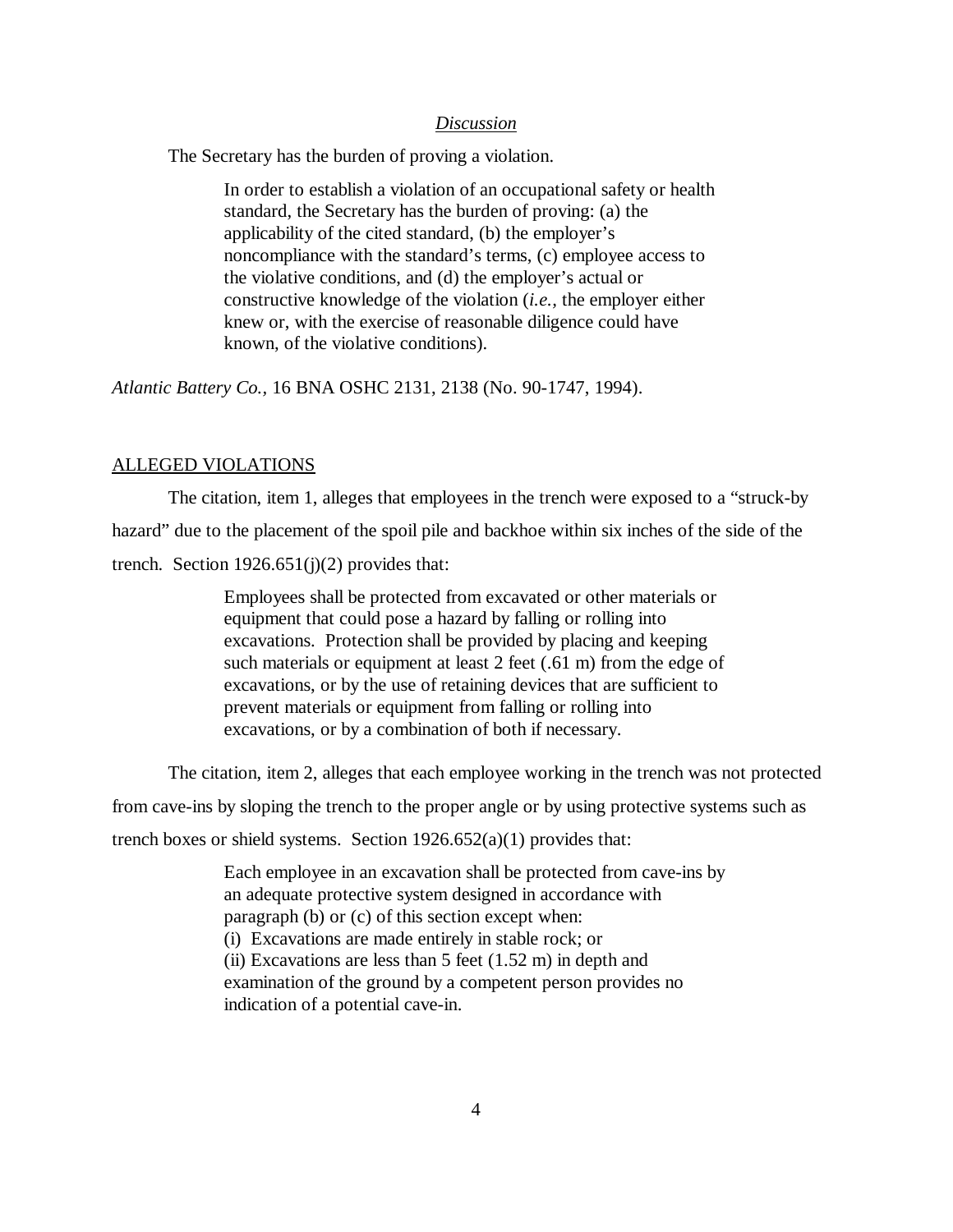Fishel does not dispute that  $\S\S 1926.651(j)(2)$  and  $1926.652(a)(1)$  applied to its excavation on October 16, 1996; that the terms of the standards were not complied with; and, that an employee was exposed to the conditions of the spoil pile and inadequately protected trench walls  $(Tr. 5-7)$ .<sup>3</sup> Fishel was excavating at the site to uncover underground telephone cables. The excavation on October 16, 1996, was a trench. *See* definitions, § 1926.650(b). Fishel's designated competent person, Perry, classified the soil as Type C (Exh. C-1, response to interrogatory no. 6; Tr. 238). The trench exceeded five feet in depth, at least where Perry had placed the shovel; the walls of the trench were not shored or properly sloped; and the backhoe and spoil pile were located within two feet of the edge.

# Exposure

The record establishes that crew leader Perry was exposed to the inadequately protected trench walls which exceeded five feet at the location where Perry had placed the shovel. Fishel does not dispute that he was exposed to the placement of the spoil (Tr. 6-7). Although Perry was in the trench for less than ten minutes, his exposure is sufficient to establish the violations (Tr. 35, 248). Even a brief exposure to a hazardous condition does not negate a violation or its seriousness. *Flint Engineering & Construction Co.*, 15 BNA OSHC 2052, 2056 (No. 90-2873, 1992); *H.H. Hall Construction Co.,* 10 BNA OSHC 1042 (No. 76-4765, 1981) (five to ten minutes in an unsafe trench results in a serious violation and a \$1,000 penalty).

Fishel's argument that Perry was not exposed to the backhoe located at the edge of the trench is rejected (Tr. 6-7). It is undisputed that the backhoe was within six inches of the edge with its wheels off the ground and its weight on its outriggers (Exh. C-4, at 3 min. 16.7 sec.; Tr. 72). Fishel's safety guide prohibited positioning vehicles close to a trench's edge unless the trench is shored and proper precautions are taken (Exh. C-11, p. 35). The backhoe's estimated weight was between 14,500 to 17,500 pounds (Tr. 71). The backhoe was approximately ten feet

 $3$ To the extent Fishel is challenging the violative conditions cited by OSHA, it is denied (Fishel Brief, pp. 10-17). During discovery, its pre-hearing statement and its statements at the beginning of the hearing, Fishel consistently stipulated to the violative conditions and employee exposure, except to the backhoe (Exhs. C-1, C-3; Tr. 5-7). Thus, Fishel waived any argument as to the depth of the trench exceeding five feet and the exposure of an employee to the spoil pile. To hold otherwise at this late date prejudices the Secretary.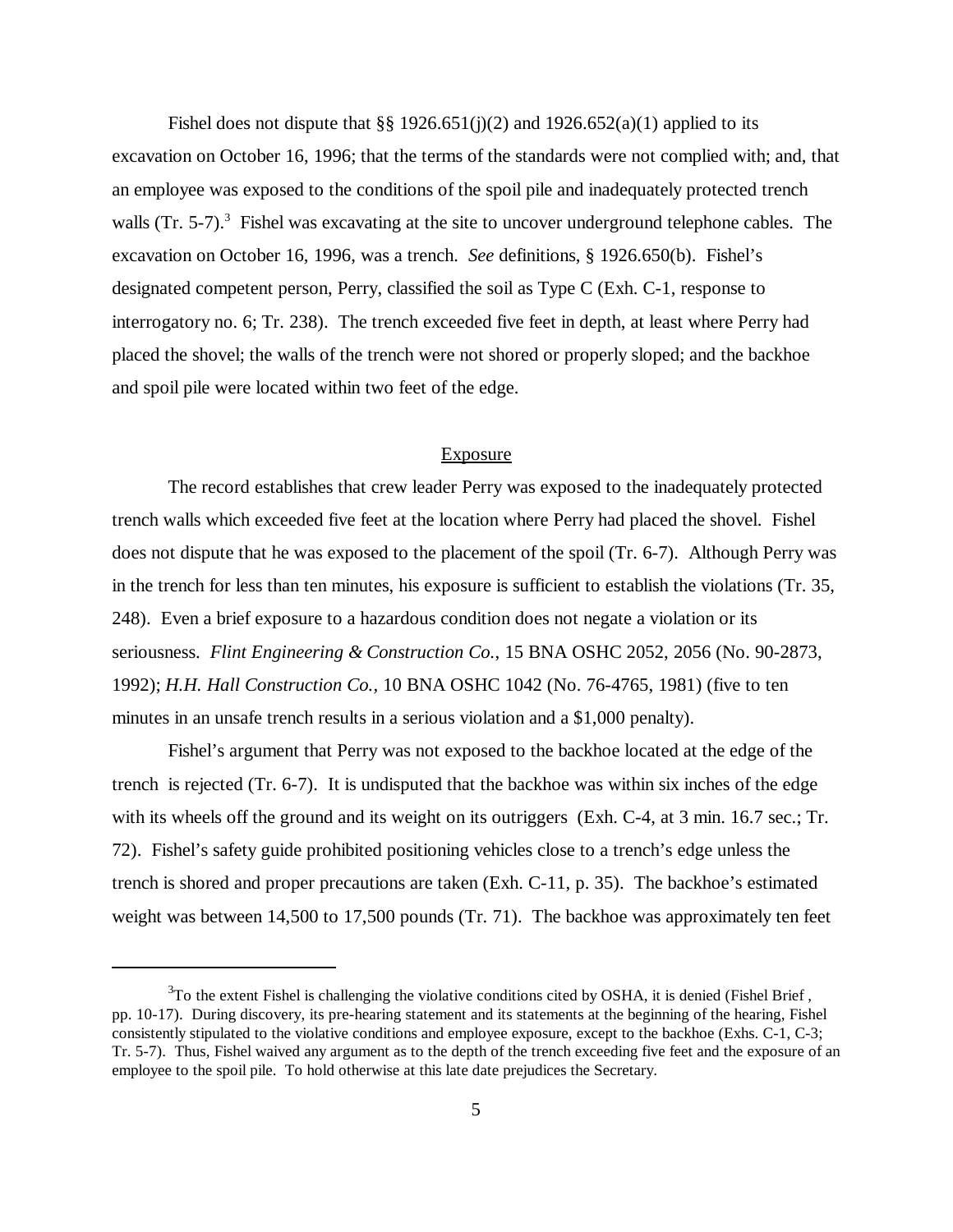from where Perry placed the shovel. Based on the superimposed load on the walls of the unshored trench and the unpredictability of the backhoe falling or rolling into the trench, Perry was reasonably within the zone of danger when he placed the shovel.

However, laborer Gussler's presence in the trench is not considered exposure to an unsafe condition. There is no evidence that he went beyond the encapsulation or any portion of the trench which exceeded five feet in depth (Tr. 86, 131, 190, 213, 244). He was in excess of 14 feet from the backhoe and spoil pile. Compliance officer Burns testified that Gussler worked only in the area of the trench which did not need shoring or sloping because it measured 4 feet, 6 inches deep (Tr. 92). The test for determining an employee's exposure to a hazard is whether it is "reasonably predictable" that employees would be in the zone of danger created by a noncomplying condition. *Kokosing Constr. Co.,* 17 BNA OSHC 1869, 1870 (No. 92-2596, 1996). The Secretary must show that it is reasonably predictable, either by operational necessity or otherwise, including inadvertence, that employees have been or will be in the zone of danger. The inquiry is not whether the exposure is theoretically possible but whether the employee's entry into the danger zone is reasonable predictable. *See Fabricated Metal Products, Inc.,* 18 BNA OSHC 1072, 1074 (No. 93-1853, 1997).

Here, there is no evidence of Gussler's actual exposure, and it was not shown reasonably predictable that he would enter the deeper portion of the trench. Gussler's work ended when he uncovered the encapsulation. Perry told Gussler that he intended to shore the trench and move the spoil pile before any other work was done. There was no reason for Gussler to enter the unsafe portion of the trench.

#### Knowledge

In addition to employee exposure, the Secretary must establish that the employer knew or with reasonable diligence should have known of the violative conditions. Jerome Perry, crew leader, was assigned to dig the trench. He was also the designated the competent person (Tr. 282).

Fishel argues that Perry was not a supervisory employee whose knowledge could be imputed. "Because corporate employers can only obtain knowledge through their agents, the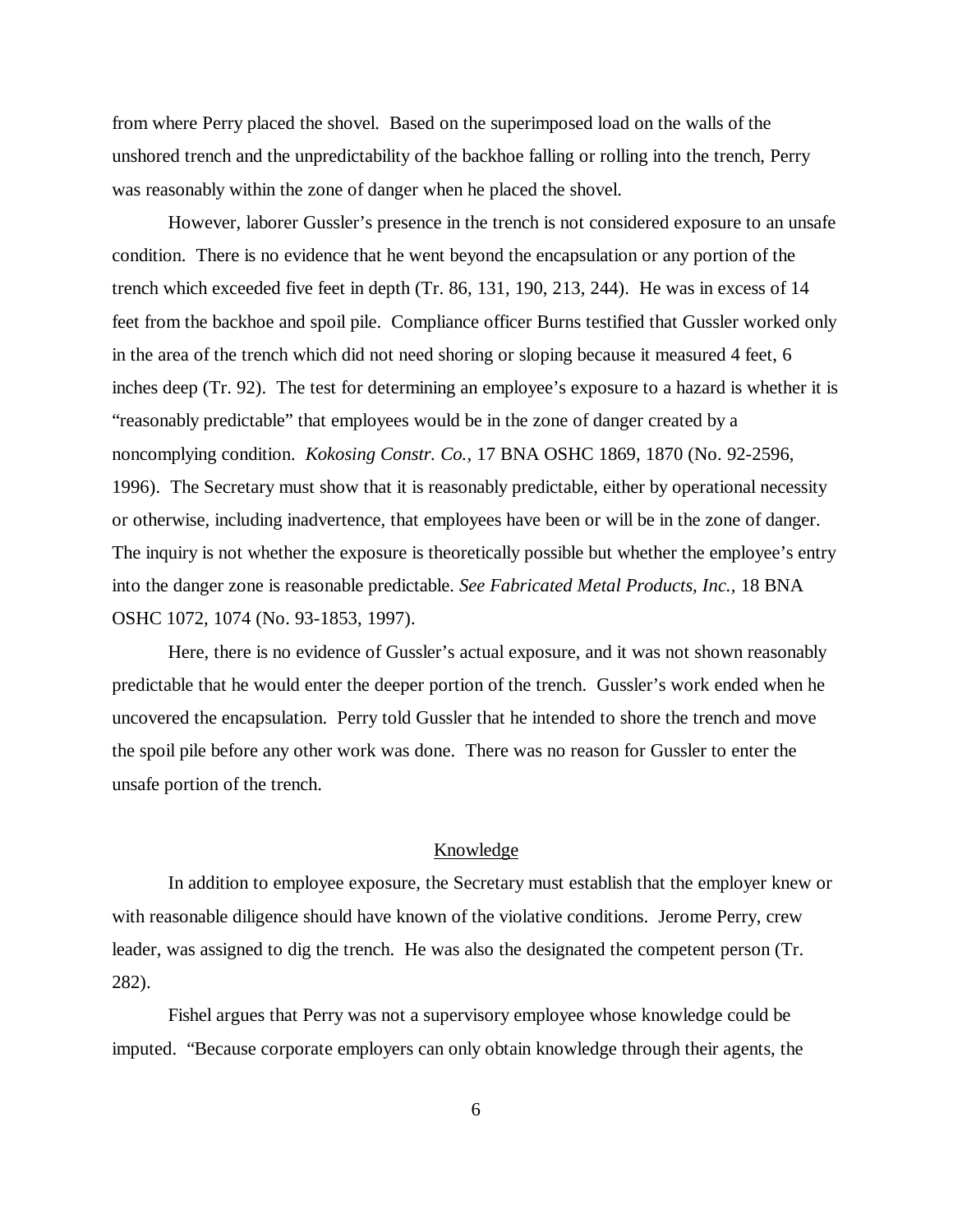actions and knowledge of supervisory personnel are generally imputed to their employers, and the Secretary can make a prima facie showing of knowledge by proving that a supervisory employee knew of or was responsible for the violation." *Todd Shipyards Corp.*, 11 BNA OSHC 2177, 2179 (No. 77-1598, 1984). Fishel classifies its workers in ascending order as laborer, crew leader, foreman, and supervisor (Tr. 281). Fishel argues that Pat Covell was the supervisor in charge of the excavation site (Fishel Brief, p. 19; Tr. 159, 232). Perry had no authority to hire, fire, or discipline employees. He also did not assign or schedule work, and he had no authority to bind Fishel (Tr. 122, 281-283). Fishel promoted Perry from laborer to crew leader. At the time of the OSHA inspection, Perry had been a crew leader for six to eight months (Tr. 178).<sup>4</sup> As a crew leader, Perry was responsible for directing the work of laborer Gussler. He was also responsible for his safety and the safe condition of the excavation. Thomas Kulp, Fishel's safety director, acknowledged that Perry was in charge of the excavation site and supervised laborer Gussler (Tr. 51-52, 103). Perry could recommend employee discipline (Tr. 122). He was also the designated competent person (Tr. 178, 282). He controlled the job site (Tr. 59, 64). In his capacity as crew leader and competent person, he was aware of the unsafe condition of the trench. He created the hazards and had the authority to abate hazards. An employee who has been delegated authority over another employee, even if only temporarily, is considered to be a supervisor for purposes of imputing knowledge to an employer. *Tampa Shipyards, Inc.,* 15 BNA OSHC 1533, 1537 (Nos. 86-360 and 86-469, 1992). Fishel delegated Perry the responsibility for compliance with the trenching standards. He was responsible for the safety of Gussler (Tr. 177). Perry's knowledge of the unsafe condition of the trench is imputed to Fishel for the purposes of establishing knowledge of the violative conditions

Accordingly, violations of §§ 1926.651(j)(2) and 1926.652(a)(1) are supported by the record.

### EMPLOYEE MISCONDUCT DEFENSE

 ${}^{4}$ Perry worked as a laborer for one year when he was promoted to crew leader (Tr. 178).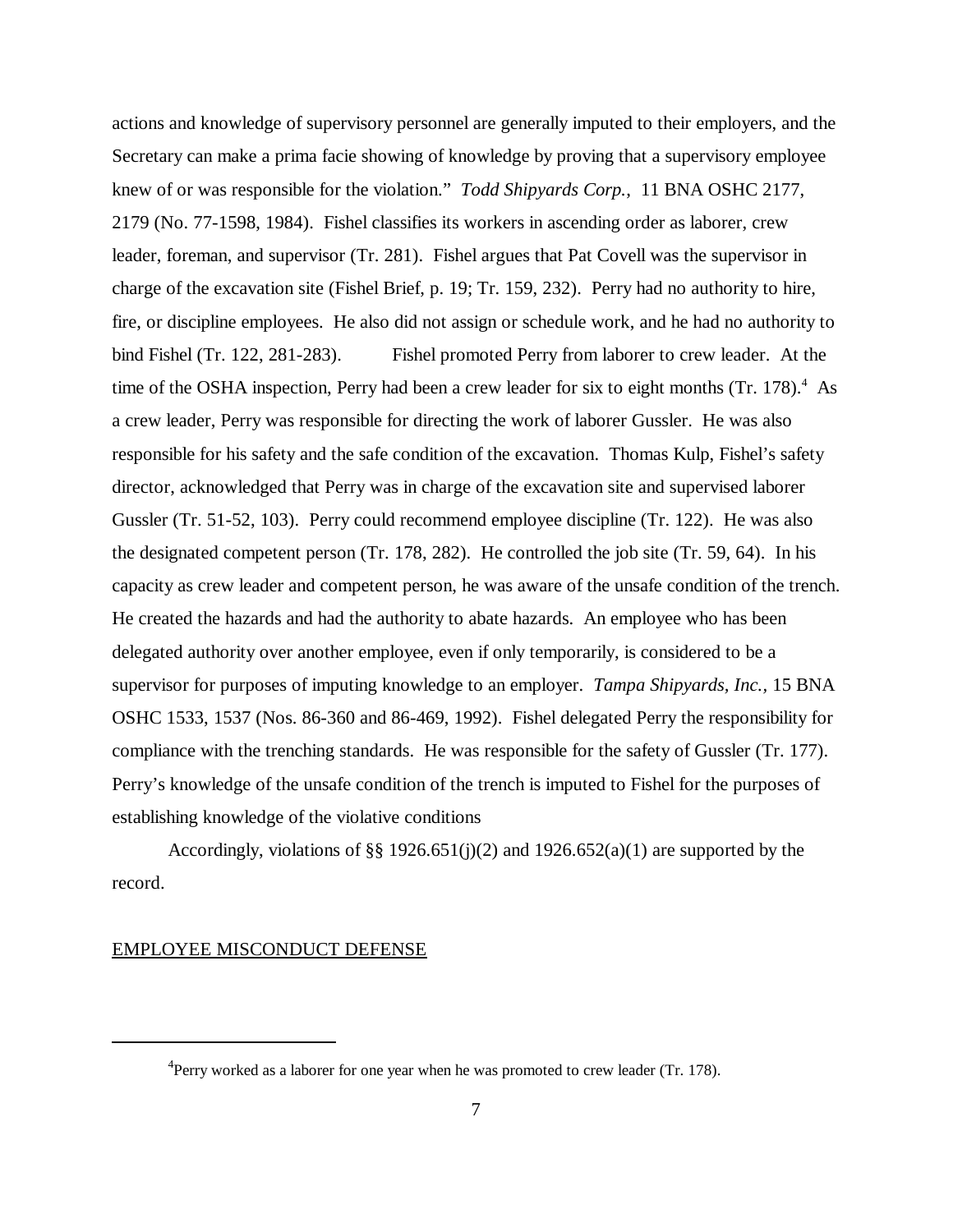Fishel asserts an affirmative defense of unpreventable employee misconduct. In order to establish employee misconduct, an employer must show that (1) it has established work rules designed to prevent reasonably anticipated violative conditions; (2) it has adequately communicated the work rules to its employees; (3) it has taken steps to discover violations of the rules; and (4) it has effectively enforced the work rules when violations have been discovered. *Nooter Construction Co.,* 16 BNA OSHC 1572, 1578 (No. 91-237, 1994).

As discussed, Fishel's argument that Jeromy Perry was not a supervisor is rejected. Perry was given the authority to direct the work of the laborer. He was also responsible for the unsafe condition of the trench (Tr. 59, 64, 177). He was the crew leader and designated competent person. When a supervisory employee is involved in the alleged misconduct, the employee misconduct defense is more difficult to establish, since it is the supervisor's duty to protect the safety of employees under his supervision. *Archer Western Contractors, Ltd.*, 15 BNA OSHC 1013, 1017 (No. 87-1067, 1991). The "fact that a supervisor would feel free to breach a company safety policy is strong evidence that the implementation of the policy is lax." *United Geophysical Corporation,* 9 BNA OSHC 2117, 2123 (No. 78-6265, 1981).

Fishel's employee misconduct defense is supported by the record. The Secretary does not dispute that Fishel's safety program was good; that it has specific work rules requiring shoring in excavations in excess of five feet deep and prohibiting the placement of the spoil pile and equipment within two feet of the trench's edge; and, that Fishel's work rules were violated by Perry (Exh. C-11, p. 35; Tr. 105; Secretary's Brief, p. 14). Also, the Secretary does not dispute that through pamphlets, training programs, and weekly tailgate meetings, Fishel's work rules were effectively communicated to its employees, including Perry (Exhs. R-4, R-5, R-7; Tr. 106; Secretary's Brief, p. 14). Compliance officer Burns considered Fishel's safety training program as the best he had seen in almost 330 OSHA inspections (Tr. 34, 124). He testified that Fishel's safety training was not indifferent to the requirements of OSHA (Tr. 129). Burns also agreed that Perry was effectively trained and knew the requirements of the trenching standards (Tr. 109-110).

Perry acknowledged knowing the work rules and having been trained in the rules. He agreed the conditions at the trench on October 16, 1996, were contrary to Fishel's safety rules. Perry was unable to explain his conduct on October 16, 1996, when he entered the unsafe portion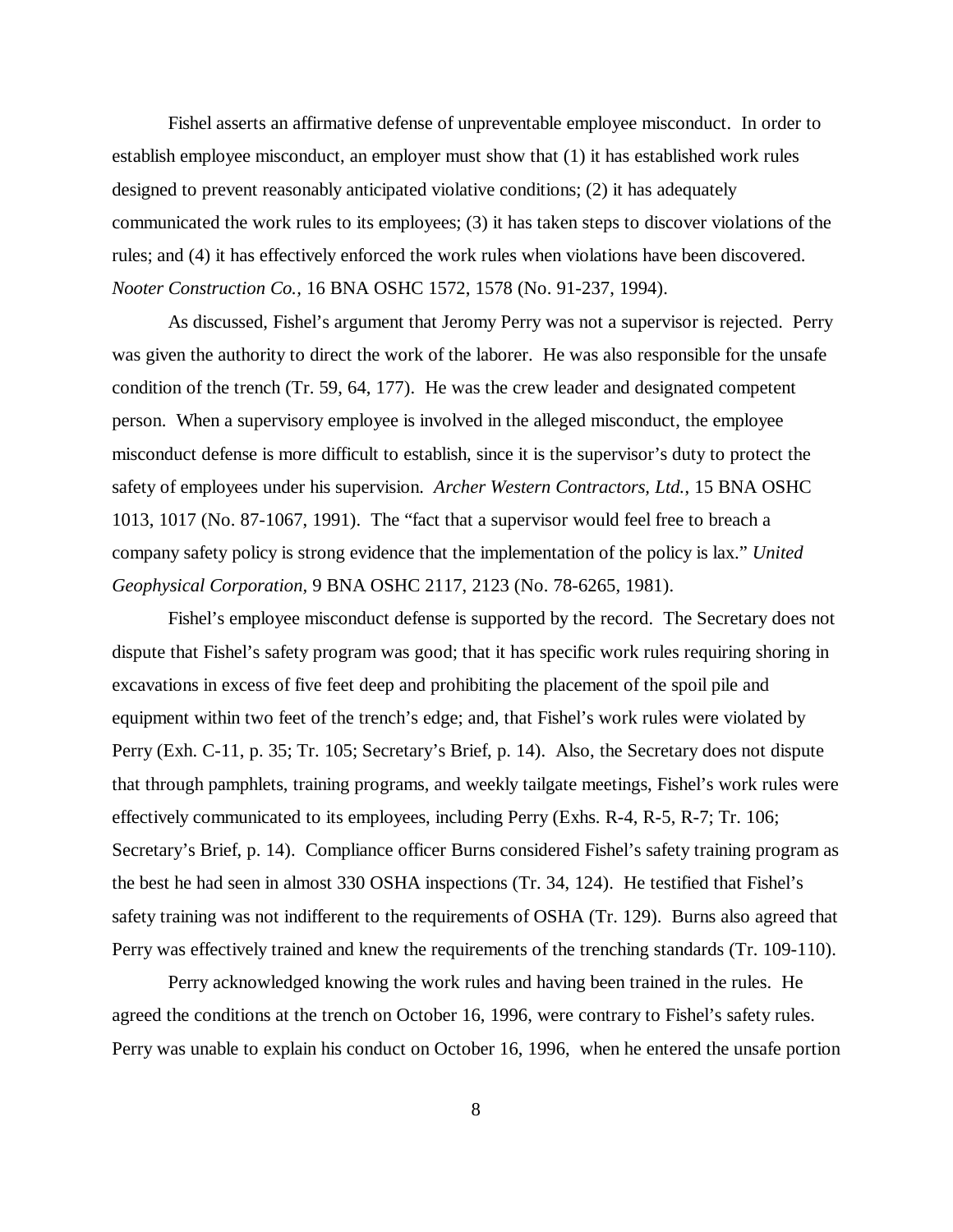of the trench. He had completed a training course in trenching and shoring safety on April 6, 1996 (Exh. R-6).

The issue in contention is whether Fishel's safety rules were effectively monitored and enforced. The Commission considers monitoring and enforcement as critical elements of the employee misconduct defense. An employer must show that it took adequate steps to discover violations of its work rules. This requires an employer to have an effective system to detect unsafe conditions and violations of its work rules. Also, an employer must adequately enforce its safety rules by showing evidence of an effectively administered discipline program when work rule violations occur. *GEM Industrial Inc*., 17 BNA OSHC 1861, 1863-1865 (No. 93-1122, 1996) (oral reprimands were ineffectively enforced in that the same work rule had been violated three times in the month prior to OSHA's inspection). There should be evidence that disciplinary action progressed to higher levels of punishment designed to provide deterrence.

#### **Monitoring**

The record establishes that Fishel effectively monitored its safety program. The Secretary argues that because Fishel did not inspect the trench site on October 15 and 16, 1996, and failed to anticipate the need for shoring, its safety program was not monitored (Secretary Brief, p. 14- 16). The Secretary notes Perry's age (19 or 20 years old) and inexperience as a crew leader (six to eight months) to argue the need for closer monitoring (Tr. 21, 173).

The Secretary's argument is rejected. There is no evidence that prior to October 16, 1996, shoring was required or that the prior excavations for Ameritech exceeded five feet in depth. Also, a young age and short time in the position of crew leader does not necessarily equate to inexperience in maintaining safe trench conditions. Perry had received orientation training in trenching and shoring safety (Exh. R-4). He was specifically trained in the proper placement of spoil piles and not to enter unshored trenches over five feet in depth (Exh. C-11, p. 35; Tr. 226-227). He also attended a course on OSHA's trenching standards and received certification as a competent person (Exhs. R-5, R-6; Tr. 228-230). He attended weekly safety tailgate meetings in which trench safety was regularly discussed. In his initial work assignments, Perry worked under the direction of an experienced foreman (Exh. R-7; Tr. 219-220, 230-231).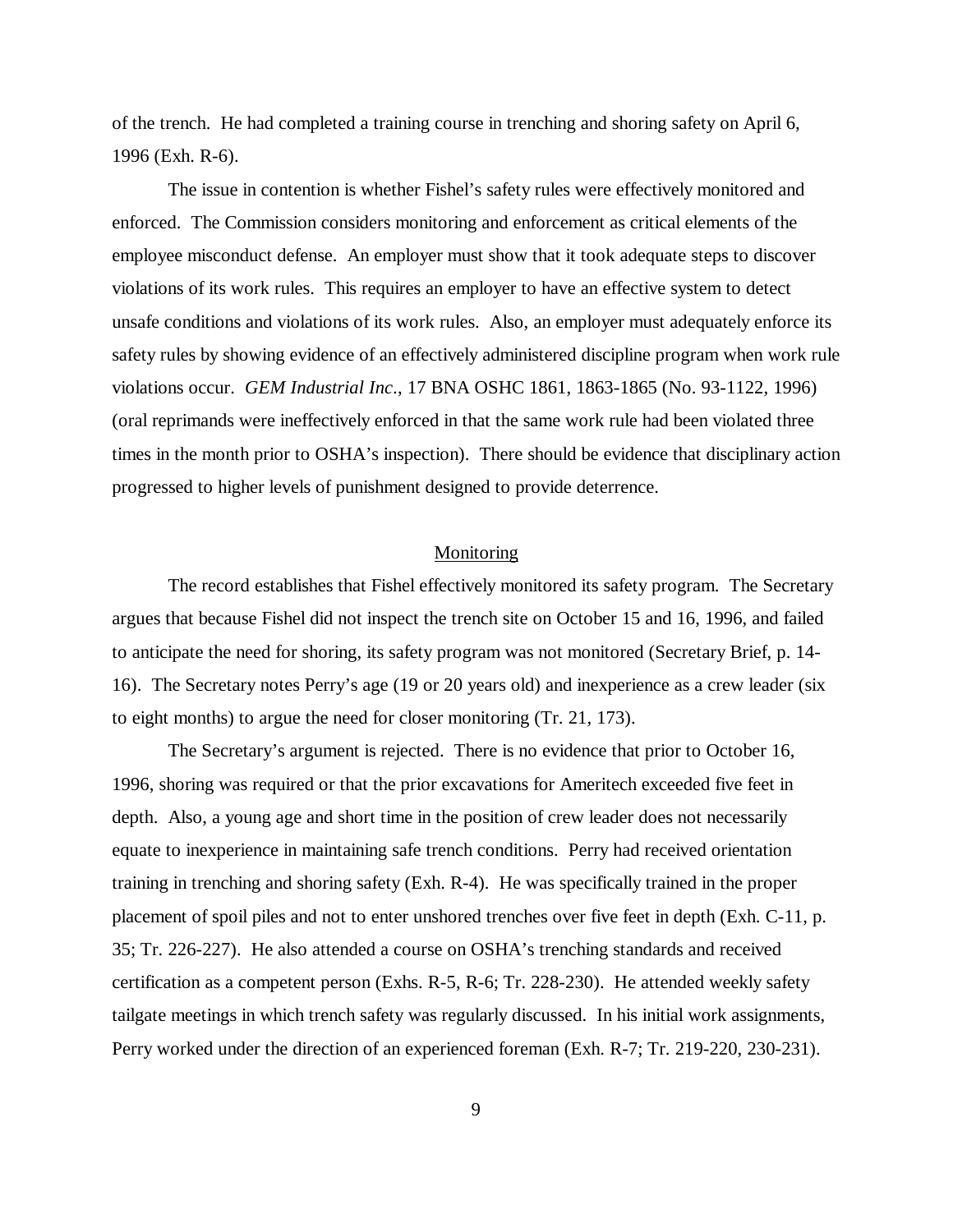Compliance officer Burns was unable to identify any prior incidents showing Perry's lack of experience or judgment (Tr. 142). Burns considered Perry a competent person on the trenching standards (Tr. 145). Prior to October 16, 1996, Perry had never been reprimanded for violations of Fishel's trenching safety rules or other safety rules (Tr. 115, 179, 184).<sup>5</sup> Pat Covell, supervisor, testified that Perry had received high safety evaluations and he considered Perry cautious and safety-conscious (Exh. R-3; Tr. 179-182). Perry kept a copy of Fishel's safety booklet and an outline of OSHA's trenching standards in his truck at the trench site (Tr. 224, 228).

The record does not show that Fishel should have monitored Perry closer merely because of his age and inexperience as a crew leader. *See Moseman Construction Co.,* 12 BNA OSHC 1435 (No. 84-1036, 1985) (employee misconduct upheld despite the foreman having only three weeks experience with the company); *S.K. Construction Co.,* 16 BNA OSHC 1486 (No. 92-2480, 1993) (trenching violations vacated although it was the foreman's first job with employer and he received a minimal discipline after the violation)*; Davey Tree Expert Company,* 17 BNA OSHC 1011 (No. 93-1849, 1994) (employee misconduct upheld despite acting foreman having been employed for less than 18 months).

An employer's obligation to closely monitor a potentially inexperienced crew leader also relates to the unsafe conditions reasonably anticipated at the site. The Secretary fails to show that Fishel should have anticipated that the trench on October 16, 1996, would exceed five feet in depth, thus requiring shoring. Compliance officer Burns could not identify any reason for Fishel to know that the trench would be deeper that 36 inches, which was the depth of all other telephone cables uncovered for Ameritech (Tr. 150).

Also, it is uncontroverted that Fishel employs seven safety coordinators who periodically inspect job sites for safety violations (Tr. 263). The coordinators inspect each job at least once a week. Fishel's trench safety is also frequently inspected by its insurance carrier (Exh. R-12; Tr. 271-272). Although, no Fishel supervisor or foreman inspected the excavation site on October 15 and 16, 1996, Pat Covell, supervisor, had inspected the site at least twice when Fishel had done its

<sup>&</sup>lt;sup>5</sup>Perry received a warning for not reporting a minor accident and for off-duty speeding in a Fishel vehicle (Tr. 181-182, 260).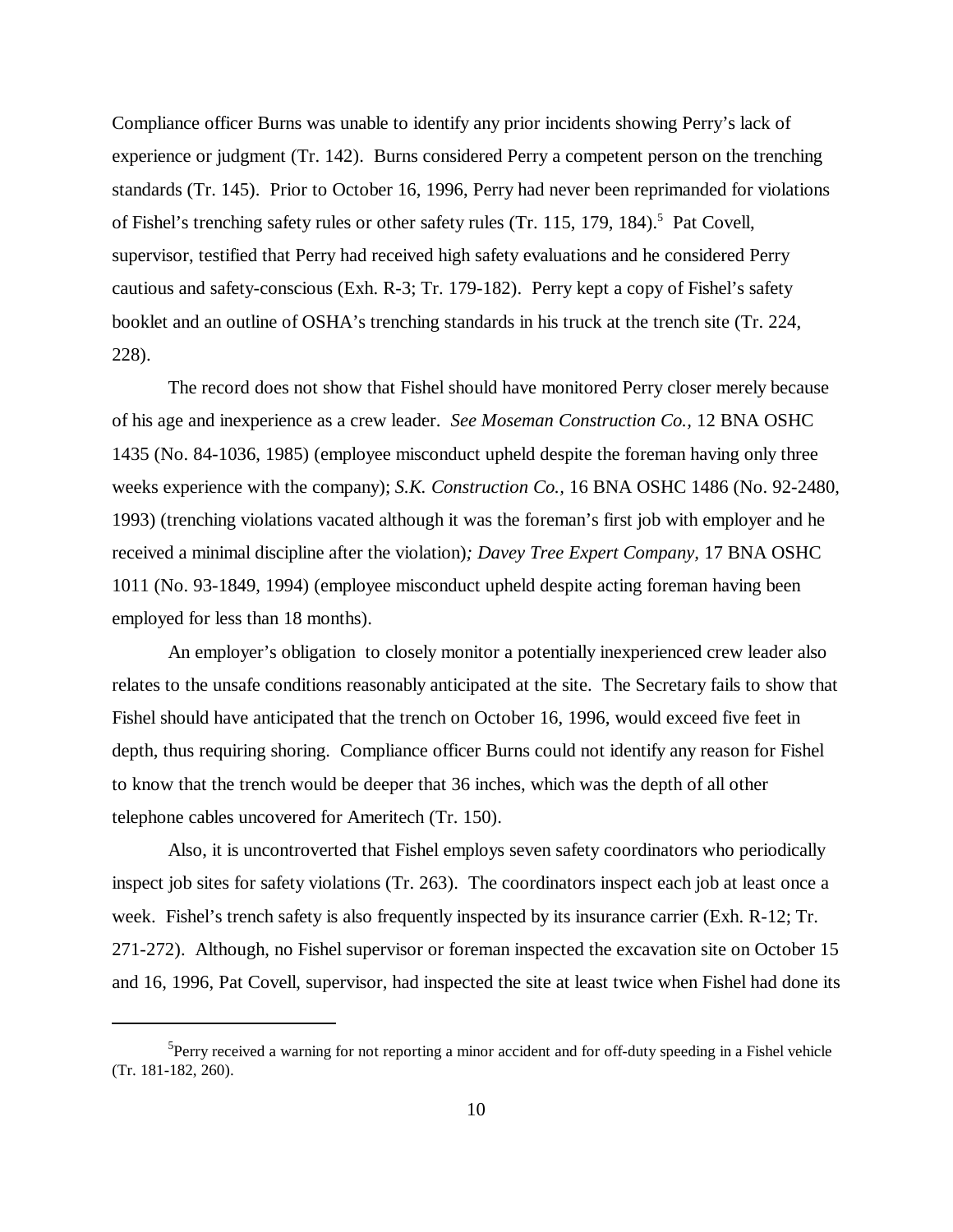initial work uncovering the 15 cables (Tr. 173, 186, 198). During Covell's inspections, the depth of the excavations did not exceed 36 inches.

The failure to discover a safety violation that occurs in less than ten minutes is not evidence of a lack of monitoring. Compliance officer Burns was unable to identify any facts which suggested that Fishel should have known Perry would violate its trenching requirements (Tr. 115-116, 143). *See Engineers Construction, Inc.,*3 BNA OSHC 1537 (No. 3551, 1975) (no evidence that employer should have known supervisor would enter an unshored trench); *Pipeline Distribution Contractors, Inc.,*16 BNA OSHC 1293 (No. 91-3312, 1993) (unreasonable for employer to assume that the foreman would violate further safety rules when he worked in an unshored trench).

The Secretary's argument that Perry's unsafe conduct was motivated by trying to finish the job quickly is also rejected (Tr. 24, 256; Secretary Brief, pp. 12, 15). The record does show that Ameritech was in a hurry to complete the job (Tr. 256). The job should have been completed by October 15, 1996 (Tr. 24). However, there is no evidence that anyone from Fishel told Perry to hurry to complete the job. He was not given a scheduled time for completion (Tr. 174-175, 237). In fact, Fishel was not behind its scheduled work with Ameritech (Tr. 172). Ameritech's telephone customers did not have any disruption of service (Tr. 163, 200). Further, because Perry still had to shore the trench before Ameritech's employees could splice the cable, Perry did not save time by entering the unshored trench (Tr. 190, 247-249, 260). Even if Perry was motivated to rush the job, it was not shown that Fishel should have anticipated his motivation and more closely monitored his work.

#### Discipline Program

The record shows also that Fishel has an effective disciplinary program. Fishel's progressive disciplinary program includes verbal and written reprimands, suspension, demotion and termination (Exh. R-8). Its discipline procedure was written and verbally communicated to employees (Exh. R-8; Tr. 264-265). Compliance officer Burns described Perry's conduct as a "mistake" (Tr. 117). As a result of his mistake, Fishel immediately disciplined Perry with five days suspension without pay and removal for six months from Fishel's safety incentive program. Perry was also demoted to laborer and put under the supervision of a foreman with 25 years'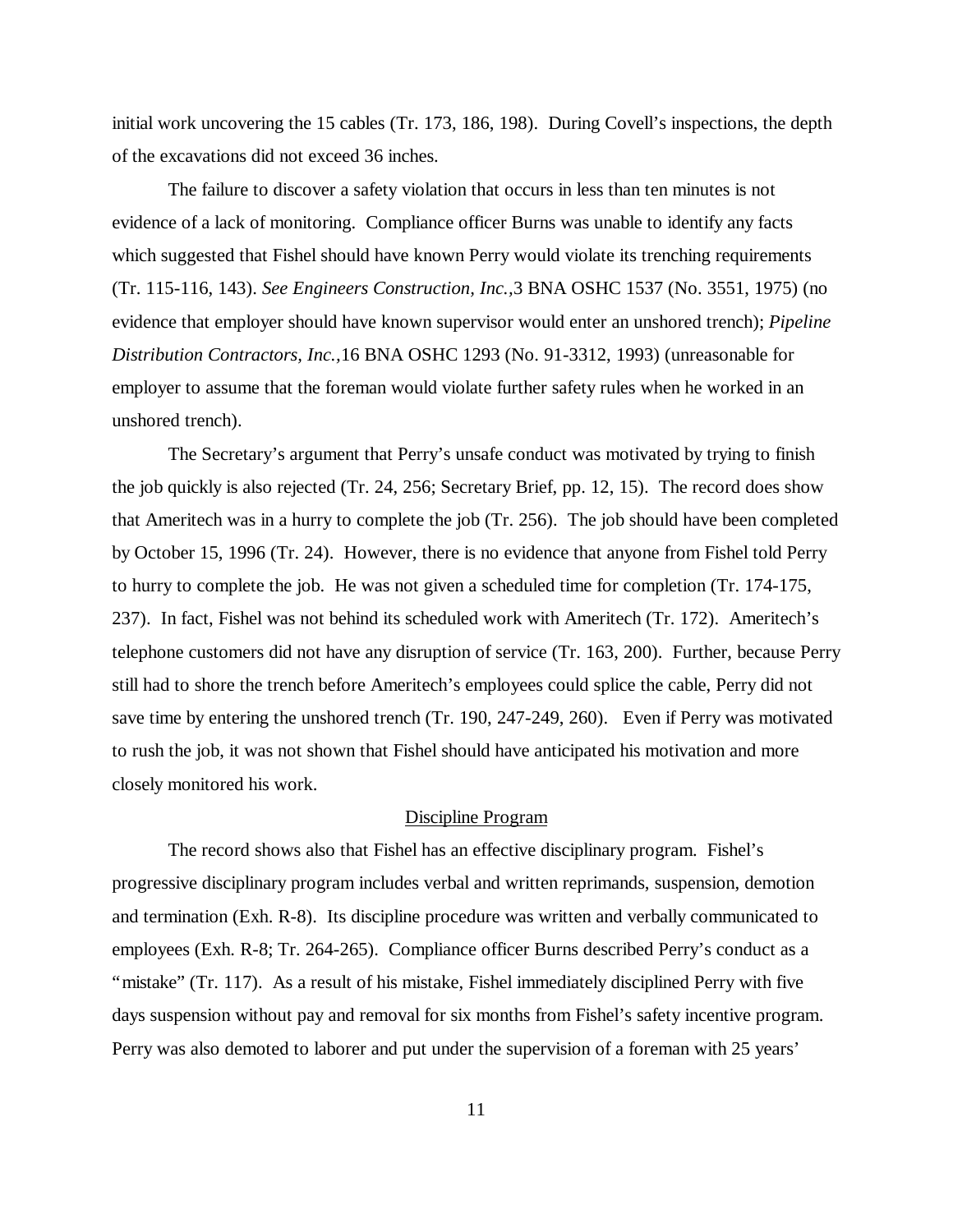experience (Exh. R-9; Tr. 251-252). Fishel reported Perry's unsafe conduct to its other employees (Exh. R-15). Perry acknowledged his failure to comply with Fishel's safety rules. Prior to this incident, he testified that he had never been in an unshored trench over five feet deep (Tr. 250).

Fishel also showed that it has disciplined other employees for safety violations during the preceding three years (Exhs. R-10, R-11). Fishel disciplined laborers, foremen and supervisors (Tr. 291). Its discipline included verbal reprimands, written reprimands, suspension and termination (Exh. R-8). Among other disciplinary actions, Fishel suspended a backhoe operator and a foreman on September 29, 1994, for three days without pay for trench safety violations (Exh. R-10). According to its records, Fishel in 1996 recorded 118 incidents of safety related violations and administered 177 disciplinary actions (Exhs. R-13, R-14). However, only three incidents involved trenching and excavations violations. Of the 177 disciplinary actions in 1996, Fishel issued 15 oral reprimands, 67 written reprimands, 24 suspensions without pay, 61 removals from the safety program, and 6 employees discharged (Exh. R-13). Fishel is a large employer with 250 employees (Tr. 65). Between 1993 and 1996, Fishel expanded from approximately 2 million to 3 million man hours per year, primarily in trenching activities (Tr. 264).

During the previous four years, Fishel had not received any OSHA citations, which is evidence of an effective monitoring and discipline program (Tr. 127). According to OSHA's history of violations, Fishel has only been cited for two previous violations of § 1926.652(a)(1) in 1990 and 1992 and one previous violation of § 1926.651(j)(2) in 1981 (Exh. C-13). Compliance officer Burns agreed that Fishel enforced its safety program through disciplinary action, and he was unaware of any employee who continued to violate a safety rule after being warned (Tr. 108, 116).

The employee misconduct defense is supported by the record.

# **FINDINGS OF FACT AND CONCLUSIONS OF LAW**

The foregoing decision constitutes the findings of fact and conclusions of law in accordance with Rule 52(a) of the Federal Rules of Civil Procedure.